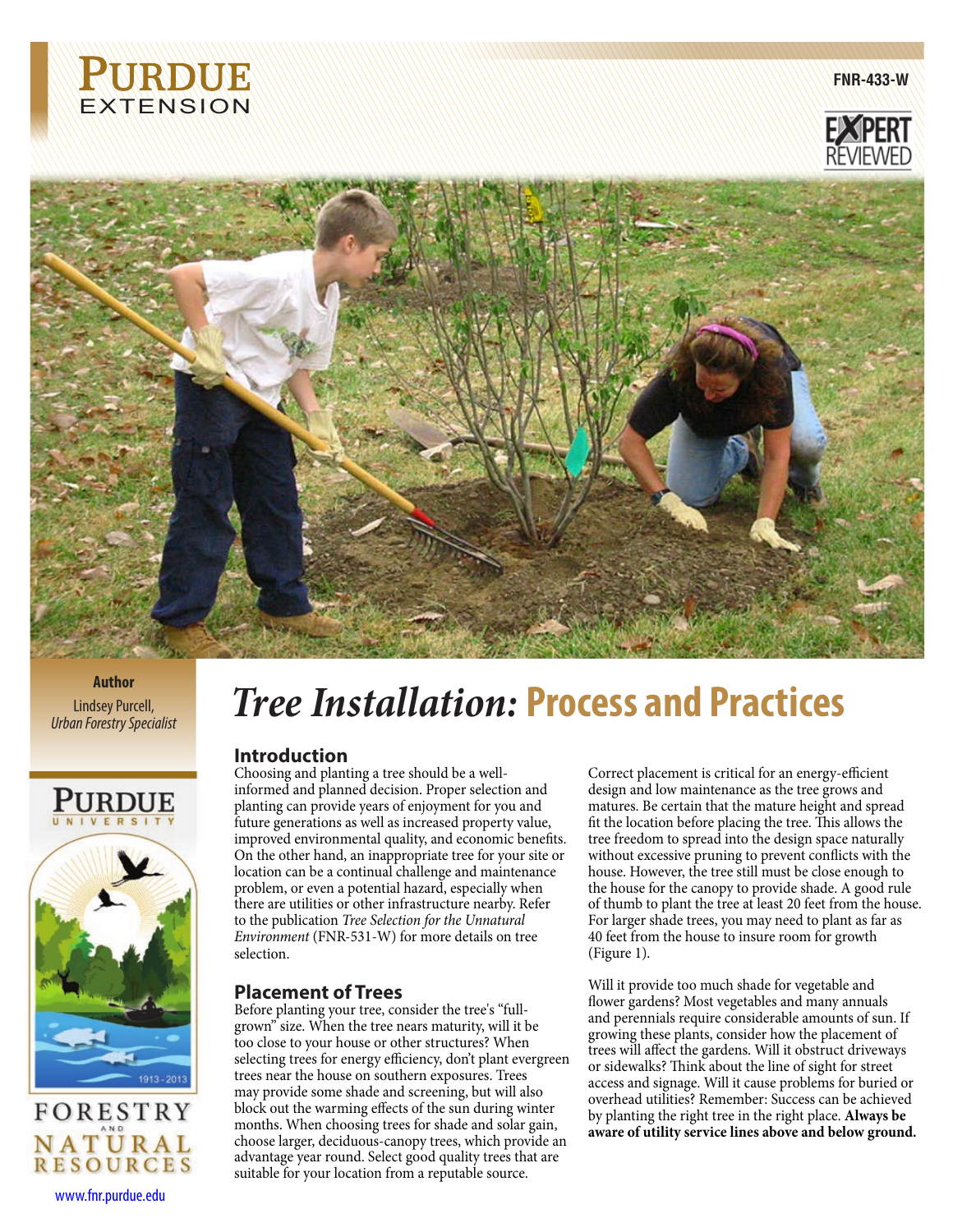#### FNR-433-W • **Tree Installation: Process and Practices**



**2**

Do not plant trees near overhead utility lines unless approved by a utility forester. This will help eliminate the need for harsh pruning measures as the tree matures.

**How common is this species in the neighborhood or town?** Some species, such as maples, already are over-planted and overused, creating a problematic monoculture with increased management issues. Increasing natural diversity and varying genus and species selections will help limit the opportunity for a single pest to devastate all plantings. In large-scale, urban plantings, never plant more of one type of tree than you can afford to lose.



Before you plant a tree, think about the shade it will provide.

**Should evergreen or deciduous tree species be considered?** Evergreen trees will provide foliage cover and sometimes shade year-round. They also may be more effective as a barrier for wind and noise. Deciduous trees give summer shade but provide passive solar gain, allowing the winter sun to shine through to allow indirect heating. Keep this in mind when selecting a planting location. Orientation of structures and tree plantings can have a profound effect on site climate.

**Other considerations** include local regulations and ordinances. Check with local authorities about regulations pertaining to placement of trees. Some communities have ordinances requiring permits for tree planting, particularly in rights of way or on public property. Utility service providers are required to keep tree branches at a safe distance according to their vegetation management plans. Line clearance distances will be imposed by utility regulations as trees mature.

## **Planting Trees**

A well-planted and maintained tree will grow faster and live longer than one improperly planted or maintained. Trees can be planted almost any time of the year, as long as the ground is not frozen. Some trees establish best with spring planting, such as some oak

species, redbud, and sour gum trees. Early fall is the optimum time to plant most tree species in Indiana, because it gives trees a chance to establish new roots before winter arrives and the ground freezes. Late winter and early spring is the next-best time to plant trees. Summer plantings also are fine, although planting in hot summer weather should be avoided unless supplemental irrigation is certain and consistent.

Trees may be purchased in containers, in root bags, balled and burlapped (B&B), or as bare root plants. Generally, containers and root bags are the easiest to plant, allowing trees to establish well in any season, including summer.

With container-grown stock, the tree has been growing in a container for a period of time, usually from seed or seedling. When planting "potted" plants, rootball damage is minimized as the plant is transferred to the soil. Container-grown trees range in size from very small plants in 1-gallon pots to large trees in 25-gallon pots. Root control bags are similar to containers in that they are grown in the medium and bag for a period of time, and harvested when desired size is achieved. Planting procedures are very similar and require the container be removed completely. The primary challenge with container-grown stock is dysfunctional root systems. Due to the round shape of the container, roots are forced to grow in a circular direction. This can cause future issues with health and stability resulting in stem-girdling roots. It is important to box or shave the root system with a hand saw before planting. Cut the outer inch of the roots on all for sides and the bottom. This will remove the malformed roots and encourage lateral rooting into the native soil.



Circling and diving roots later become stem-girdling roots creating an unstable, unhealthy tree.



Gently shave the off the roots on all four sides and the bottom of the soil/root system.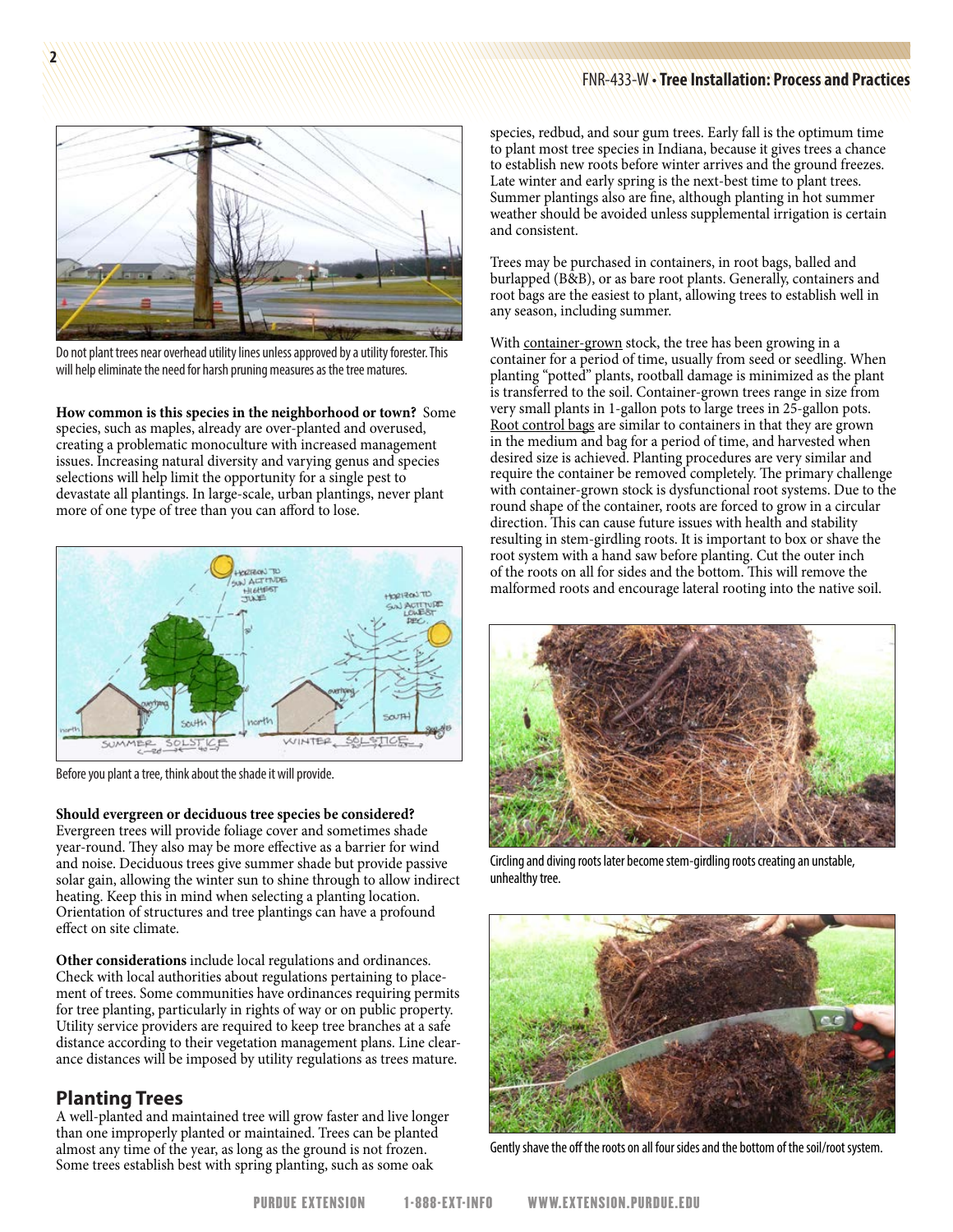#### FNR-433-W • **Tree Installation: Process and Practices**



Remove the circling roots prior to planting to encourage good lateral root growth.

B&B plants are grown in the ground with no holding materials. The roots/soil balls are harvested with special mechanized equipment or hand-dug and wrapped in burlap and wire baskets. B&B plants can be quite large and provide the largest cultivated tree for purchasing. Typically, these are available year-round, but best selection is in the spring and fall. Of all the cultivation methods, balled and burlapped stock can be the most challenging from a physical standpoint, with the weight of the soil ball posing a serious impediment to planting.



Balled and burlapped trees provide an opportunity to plant larger trees in the landscape. However, there are fewer roots to help in establishment.

Additionally, as much as 80% or more of the roots are left behind after digging, providing very little root system for establishment. The critical point to remember for planting B&B trees is locating the root flare where the main order root system originates. Many balled and burlapped trees are planted too deep in the nursery, which leaves excessive soil buildup around the trunk after harvest. When the tree is dug and balled this excessive planting depth provides an improper depth at transplanting. If transplanted without finding the root flare, the excessive depth will cause decline in the tree and will become unstable as the tree matures, leading to windthrow or decline, leading to death of the tree. Be sure to establish the new tree at the proper grade by removing the excess soil on top of the root ball, prior to placing it in the hole.

Bare root trees usually are smaller in size and sometimes more difficult to obtain. Because there is no soil on the roots, they should be planted when dormant to prevent desiccation of the roots. The roots must be kept moist until planted. Bare root trees often are offered by seed and nursery catalogs or by wholesalers, and usually in the spring. They should be planted as soon as possible upon delivery. Bare root trees are becoming increasingly popular and new planting techniques show promise for planting larger trees with no heavy medium.



**BEFORE DIGGING,** call local utilities companies to identify the location of any underground utilities. Also, consider aboveground utility lines, as well. Call the Indiana Underground Plant Protection Service at 811 for line location information.



This tree has been planted too deep. There is no visible root flare.



Nearly 10 inches of excess soil were removed to find the root flare and proper grade for planting.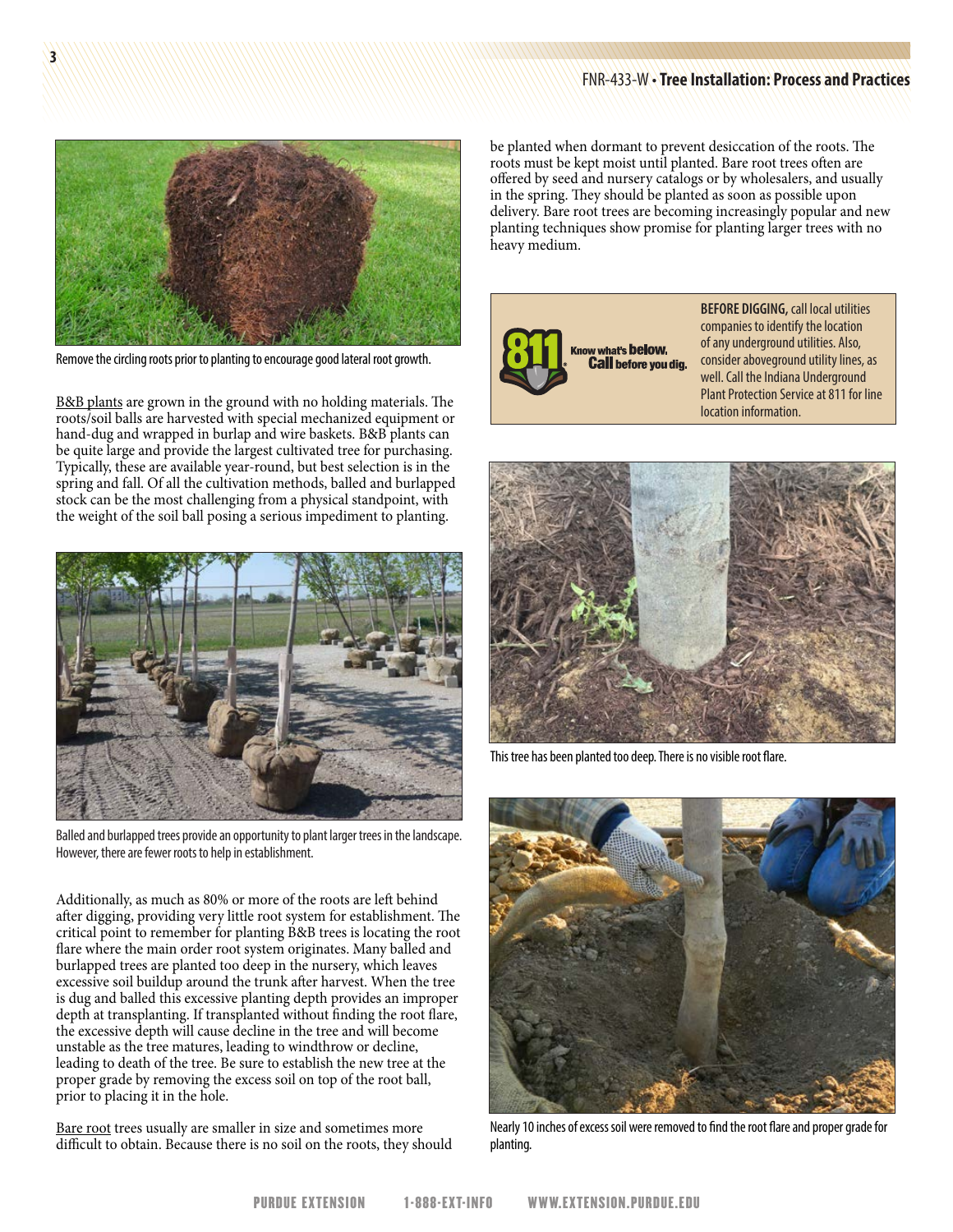

This tree was established at the proper grade after finding root flare.

## **Irrigation**

**4**

During the establishment period, which can last up to two years, consistent watering is critical for survival. Examine the soil around the tree regularly, especially after a week or so of unusually dry weather,. If it is dry and crumbly, supplemental irrigation is needed. Watch trees closely for signs of drought, which may include wilting, scorched leaves or burnt margins. Trees should never be allowed to go into severe stress. This can lead to other problems, such as predisposition to insect pests. If a minimum of 1 inch of rain per week is not available, supplemental irrigation is needed. A good rule is to provide water at the rate of 5 gallons for every inch of trunk diameter measured at 6 inches above the root crown. If leaves are wilting or scorching, irrigate the trees slowly enough to allow the water to soak into the tree root system and planting pit. This will encourage deeper root growth. Keep the area under the tree canopy mulched at a depth of 2–3 inches. Check soil with a soil probe, if available, for dampness and drainage. Overwatering can be just as lethal as underwatering. Most importantly, a consistent watering regimen in the fall before the ground freezes is recommended to help ensure a healthy plant in the spring.

**Fertilization** is not recommended for newly planted trees. Depending on soil and growing conditions, fertilizer may be beneficial at a later time, after establishment. Fertilizing a stressed tree can do more harm than good for several reasons: It is important for root growth to dominate during this time and fertilizers containing higher nitrogen ratios will stimulate top growth at the expense of roots.

## **Maintenance**

Young trees need **protection** against animals, frost cracks, sunscald, lawn mowers, and string trimmers. Mice and rabbits frequently girdle small trees by chewing away the bark. Since the tissues that transport nutrients in the tree are located just under the bark layer, a girdled tree often dies in the spring when growth resumes. Weed whackers or string trimmers also are a common cause of girdling. Plastic or vinyl guards are an inexpensive and easy control method. Sunscald and bark cracks occur mostly on the south and southwest sides of smooth-barked trees. Sunscald and frost cracking are caused by the sunny side of the tree expanding at a different rate than the colder, shaded side. This can cause large splits in the trunk and can colder, shaded side. This can cause large splits in the trunk and can pruning should be minimal, removing only dead or damaged branches, as needed.  $\overline{\text{occur}}$  when a young tree in a shady spot suddenly is exposed to



Whenever possible, mulch trees to the dripline of the tree canopy, at the edge of the farthest limbs, at 2-4 inches deep.

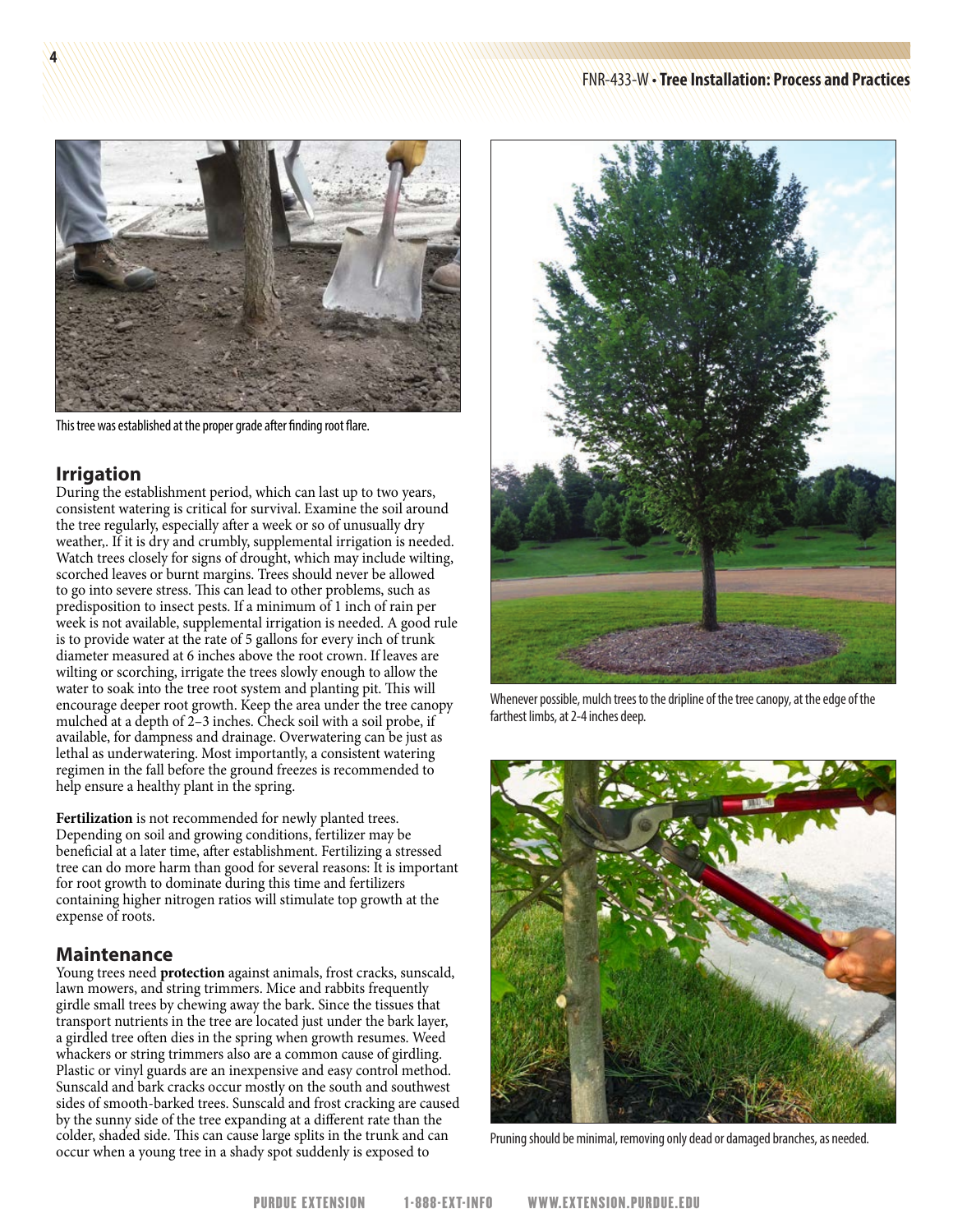direct sunlight. Light-colored tree guards can be used to protect the trunk from sunscald and other tree enemies. Avoid tight-fitting paper or synthetic wraps.

**Pruning** is an important maintenance practice for tree care. Start with corrective pruning to remove any broken, damaged or dead branches, or suckers that sprout from the base of the tree. Young tree pruning is critical to establish a strong branch structure to improve stability and health. Be sure to see the publication FNR-506-W for more information on tree pruning.

These considerations are important for the success and sustainability of the newly planted tree. The best way to prevent tree problems is to understand the concept of "right tree, right place" and install new trees using the correct planting techniques.

If you are unsure about proper tree planting, consult a local International Society of Arboriculture Certified Arborist for assistance.

## **Proper Tree Planting -- The 12-Step Process**

#### **1) Select the appropriate tree for the location.**

- Choose a tree that will grow well in your conditions, and provide plenty of space to grow and mature. This includes both vertical and horizontal space for the canopy and plenty of room for root growth.
- **2) Dig the planting pit 1–1½ to times as wide as the root system.** Provide space when digging the planting pit for roots to expand. Dig the hole no deeper than the depth of the main order root system, which includes the soil, to keep the tree from settling too deep. Box or shave the perimeter of container plants to prevent circling roots. Find the root flare and make sure it is not below the soil line at final grade establishment.

#### **3) Provide proper drainage for tree survival.**

Most plants don't like "wet feet" or prolonged wetness around their roots. Be sure the planting pit has good drainage. Know the soil type in the planting area in order to make adjustments to tree selection or planting procedures. If unsure of soil type, try the two-hour test by digging the hole and filling it half full with water. If the water is gone after two hours, drainage is great!

#### **4) Prune the tree to remove and prevent problems.**

Remove dead, broken, and damaged branches and any other nonbeneficial plant parts. Develop a strong branch structure, removing weak branch attachments and codominant stems establishing a central leader system.

#### **5) Set the tree in the hole with the root collar even or slightly above existing grade.**

Planting too deep is a leading cause of mortality for a newly planted tree. Be certain the root flare is visible above the soil line. Do not pick the tree up by the trunk. Always handle by the container or root ball.

#### **6) Remove all foreign materials from the root ball.**

Remove wires, tags, twine, cords, containers and, especially, nonbiodegradable bags. If planting a balled and burlap tree, removal of only the upper  $\frac{1}{2}$  to 1/3 of the handling materials is all that is needed. If using a container or other root performance covering, remove them completely.

#### **7) Gently back fill the hole with native soil.**

Soil amendments and fertilizers are not necessary. Settle the soil with water and lightly tamp to remove air pockets and insure good root/soil contact. Construct a small earth rim around the planting pit to help hold water during supplemental irrigation.

#### **8) Stake the tree, if necessary.**

Support systems for trees are not recommended. However, trees sometimes require additional support to maintain stability and provide defense in challenging areas. Stakes and guying should not be left in place longer than one year. If support systems are left in place too long, serious damage to the tree can occur by girdling the plant and discouraging good taper and trunk strength.

#### **9) Mulch the planting area.**

Mulch around the tree to at least the drip line—2 to 3 inches deep—and up to, but not smothering the trunk. Do not overapply or mound the mulching materials around the trunk of the tree.

#### **10) Water the tree, but don't drown it.**

A newly planted tree should have adequate water for establishment. A thorough soaking is much better than light, frequent watering. One inch of water per week, from rainfall and/or supplemental watering, is preferred. Check the planted area periodically to ensure good water movement through the soil.

#### **11) Protect the tree from animals and humans.**

Plastic, expanding tree wraps are ideal for protection against tree enemies. Deer and other furry creatures can damage a tree if it is not protected. String trimmers and mowers likely will be fatal to a tree if allowed to harm the bark. Mulch can also provide a visual cue to stay away from the tree with equipment.

#### **12) Avoid fertilization during the first growing season.** Adding fertilizer to newly planted trees can create stress and delay establishment. Also, drought-stressed plants should never be fertilized, especially during the establishment period.

*Trees and all forestlands are a major asset to our cities, towns and communities. They work hard to provide aesthetic, functional and environmental benefits to improve the quality of life. Preservation and conservation of our urban forests are of critical importance to all of us as professionals and as a society.*

#### **Plant a tree, cool the globe!**